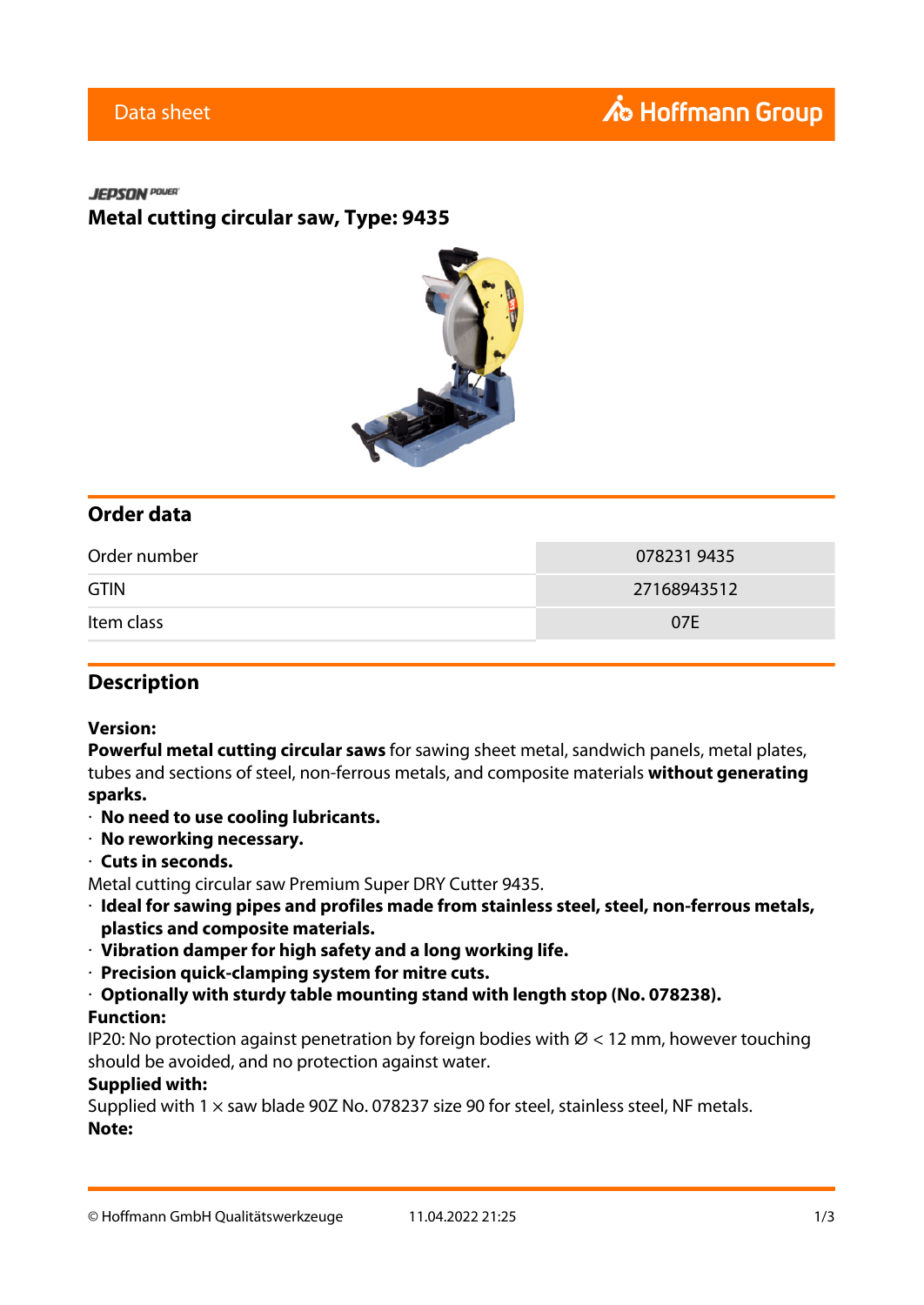Metal cutting circular saw DRY MITER Cutter 9410ND for delicate sawing in soft and delicate material available on request. Manufacturer's designation: 9435 Power consumption: 2400 W maximum speed: 1400 min<sup>-1</sup> Saw blade Ø: 355 mm maximum cutting depth 90°: 140 mm maximum cutting depth 45°: 102 mm

# **Technical description**

| Manufacturer's designation | 9435                   |
|----------------------------|------------------------|
| maximum speed              | 1400 min <sup>-1</sup> |
| Saw blade Ø                | 355 mm                 |
| maximum cutting depth 45°  | 102 mm                 |
| Mains frequency            | 50 Hz                  |
| maximum cutting depth 90°  | 140 mm                 |
| Weight                     | 25 kg                  |
| Power consumption          | 2400 W                 |
| AC supply voltage          | 230V                   |
| Power supply               | Mains operated         |
| Type of product            | Saw                    |

# **Accessories**

| Drytec <sup>®</sup> carbide circular saw blade Ø 355×25.4 mm<br>Number of teeth 60      | 078237 60     |
|-----------------------------------------------------------------------------------------|---------------|
| Carbide circular saw blade only for stainless steel Ø<br>355×25.4 mm Number of teeth 90 | 07823690      |
| Drytec <sup>®</sup> carbide circular saw blade Ø 355×25.4 mm<br>Number of teeth 72      | 07823772      |
| Stand for No. 078231 Type 600526                                                        | 078238 600526 |
|                                                                                         | 07823790      |